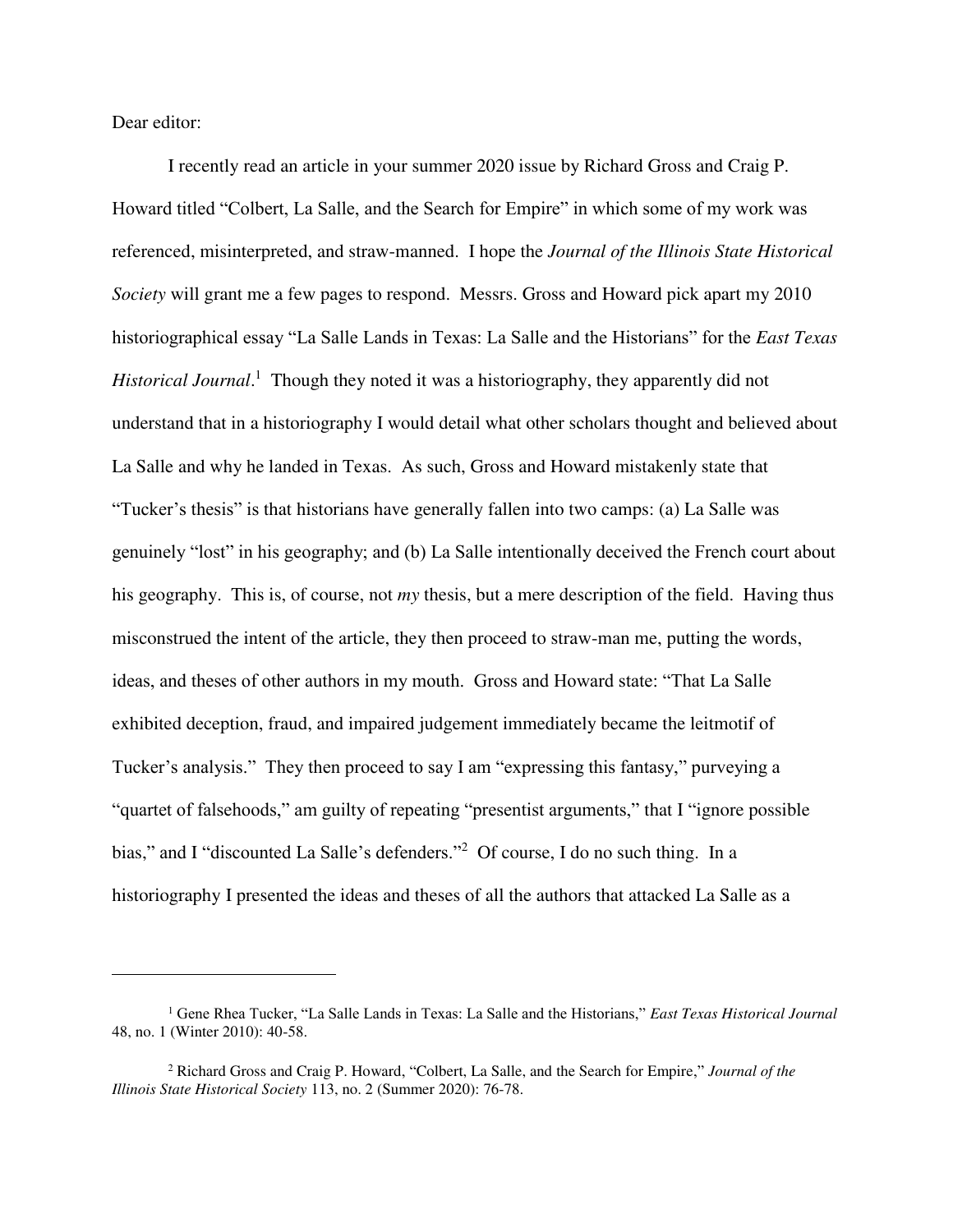deceiver and I presented the ideas and theses of all the authors that "defended" La Salle as a confused explorer. Though I explain both sides of the issue, Gross and Howard mistakenly impute the claims of one side to me! The culmination of this is the false claim of plagiarism: "On his own Tucker then called this 'the greatest hoax in the history of North American exploration' without attributing this direct quotation of DeVorsey."<sup>3</sup> Well, this entire paragraph is not "on my own," but a continuation of the previous paragraph explaining De Vorsey's ideas; and the entire paragraph in question they incorrectly attribute to me is in fact cited to De Vorsey and his work.<sup>4</sup> That I did not put quotation marks around ten common words is indeed my fault: *mea culpa*.

Now, the actual point/thesis that I made at the *end* of "La Salle Lands in Texas" was that the two camps are both right if you put them together: "La Salle was, in a sense, a lost explorer—he did incorrectly place the Mississippi on his maps. But he was also a deceiver—he and his circle had no qualms about fudging the geography of his river."<sup>5</sup> Gross and Howard, and Gross in a separate article ("A Second Look at 'La Salle: Discovery of a Lost Explorer,'" *Louisiana History: The Journal of the Louisiana Historical Association*), apparently want to absolve La Salle of any deception, faking of geography, or intrigues at the French court of Louis XIV. In their attempt to whitewash La Salle, Gross and Howard must ignore mounds of evidence that indeed show La Salle and his backers altered the geography of the Mississippi. As such, they must ignore that I agree with the notion La Salle's geography was confused and he

5 Ibid., 54.

 $\overline{a}$ 

<sup>&</sup>lt;sup>3</sup> Gross and Howard, "Colbert, La Salle, and the Search for Empire," 77.

<sup>4</sup> Tucker, "La Salle Lands in Texas," 50, 58n54.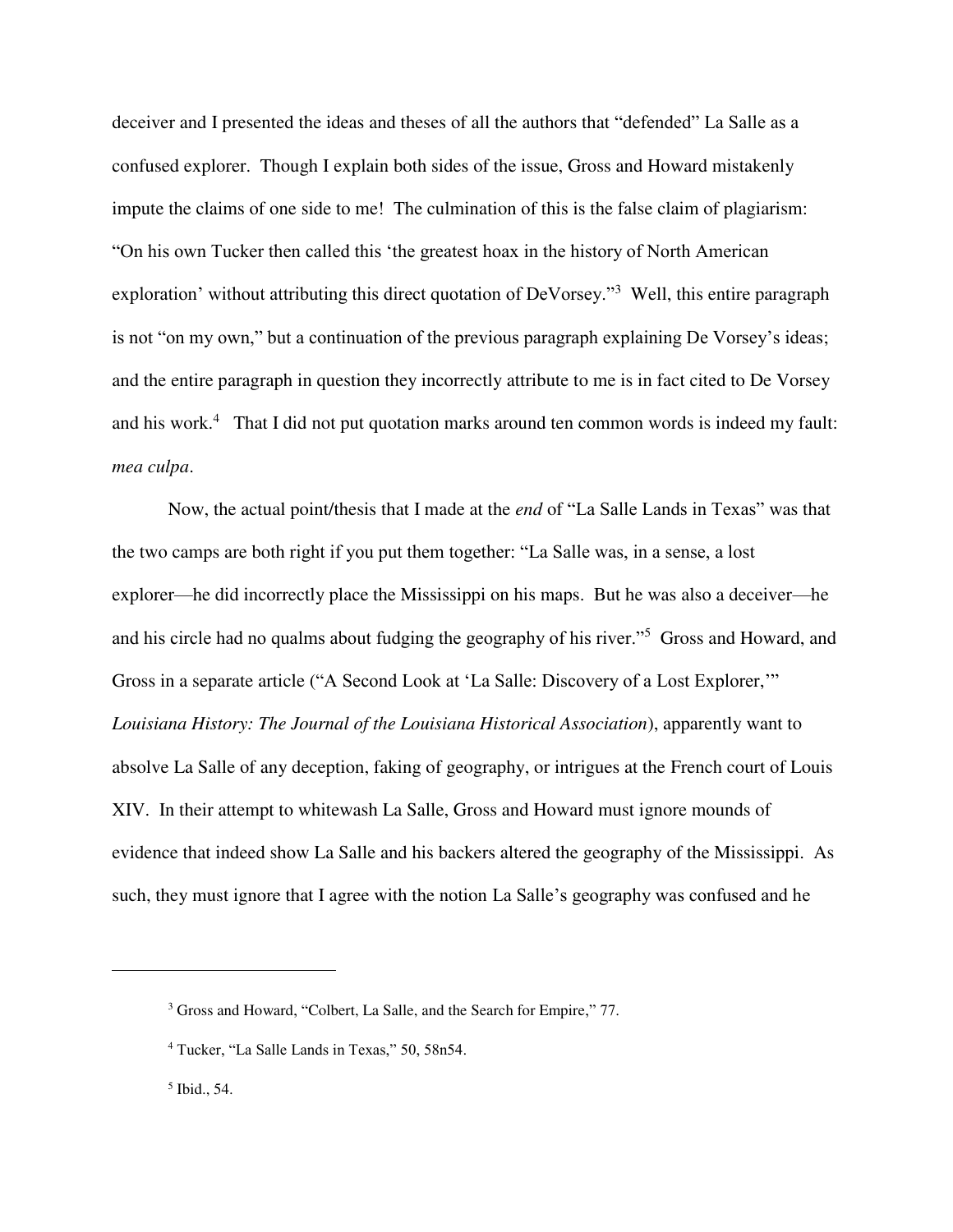thought the Mississippi's mouth was in Texas. They must portray me as a "La Salle is a deceiver" only theorist. They thus ignore my conclusion in "La Salle Lands in Texas" and my other works, such as my 2008 article for the journal *Terrae Incognitae*: "Coronelli's Texan Mississippi: A Reinterpretation of the *America Settentrionale* of 1688."<sup>6</sup>

In the latter work, I reiterate again that La Salle was indeed "lost." That with his faulty compass and the incomplete geographical knowledge of the day, La Salle concluded that the Mississippi's mouth was in Texas at what the maps of the time called the Río Escondido.<sup>7</sup> This accords with Gross's conclusions,<sup>8</sup> and numerous others before him. What Gross (and Howard) ignore is the fact that La Salle's geography and the official accounts of the expedition down the Mississippi were indeed changed. Gross asserts that the maps of Jean-Baptiste Franquelin and Jean-Baptise Minet, both from 1684, were copies of "La Salle's notion about its [the Mississippi's] course" made "under the direct supervision of La Salle, using La Salle's data."<sup>9</sup> The maps of Franquelin and Minet show the Mississippi taking wide, nearly ninety degree turns to the west then south and southeast. These maps were indeed made under La Salle's direction, but these maps *do not* show La Salle's first conception of the river, nor do they echo the first reports of his expedition, both official and unofficial. I show in "Coronelli's Texan Mississippi" that cartographer Vincenzo Coronelli took the original reports of the expedition and portrayed

9 Ibid., 7-8.

 $\overline{a}$ 

<sup>6</sup> Gene Rhea Tucker, "Coronelli's Texan Mississippi: A Reinterpretation of the America Settentrionale of 1688." *Terrae Incognitae* 40 (2008): 82-101.

<sup>7</sup> Tucker, "Coronelli's Texan Mississippi, 86.

<sup>8</sup> Richard Gross, "A Second Look at 'La Salle: Discovery of a Lost Explorer,'" *Louisiana History: The Journal of the Louisiana Historical Association* 62, no. 1 (Winter 2021): 5–32.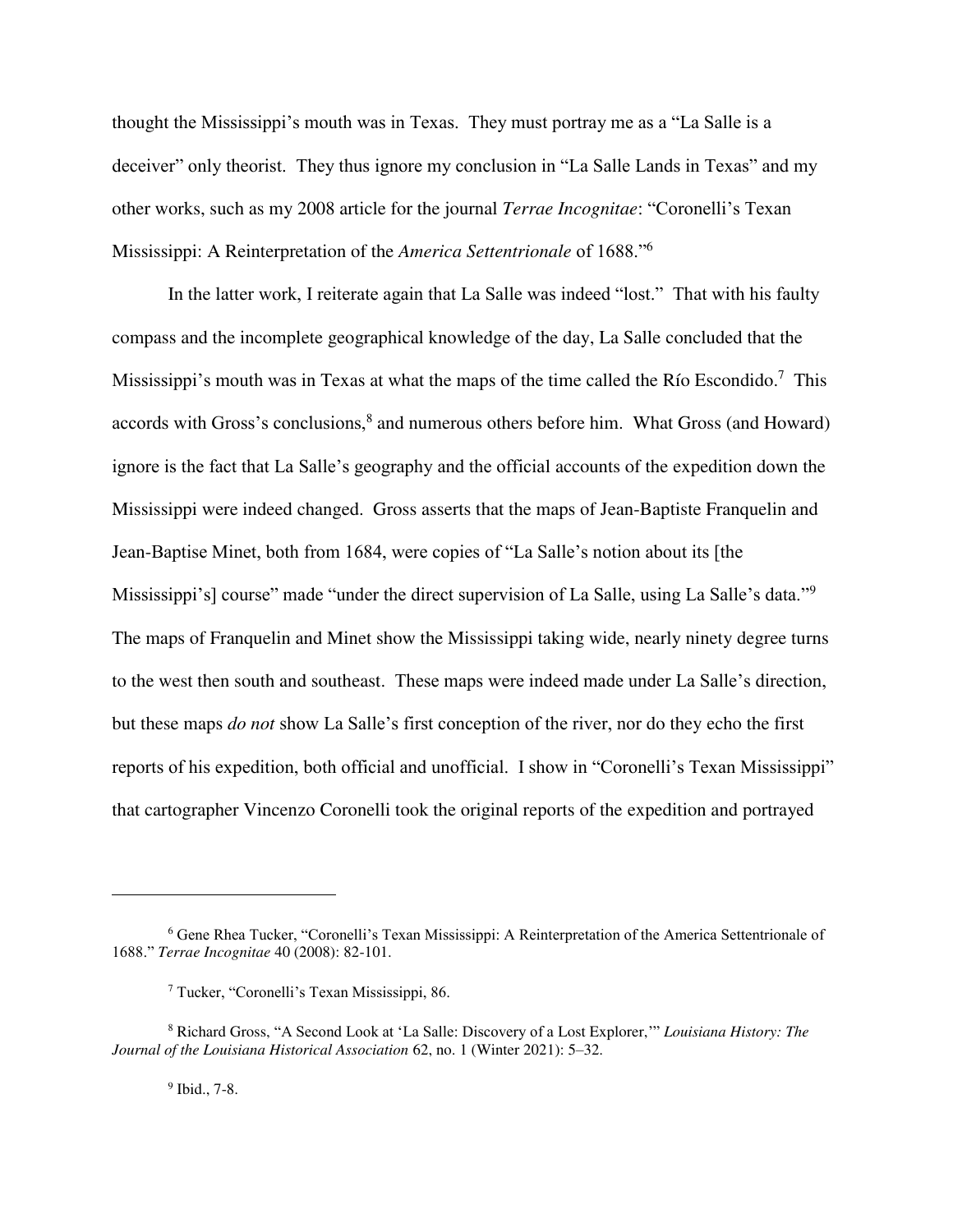them in the large terrestrial globe (fifteen feet in diameter) he finished for Louis XIV in 1683. It was the cartographic information from this globe that Coronelli published later in his 1688 map of North America titled *America Settentrionale*. On Coronelli's 1683 globe, using first-hand reports, the Mississippi River is depicted as a river that runs generally north to south with its mouth on the Texas coast. This Mississippi is separate from the Río Bravo (the Spanish name for the Rio Grande).<sup>10</sup> Only later, in 1684, does La Salle's conception change, as shown on the later maps of Franquelin and Minet. In these maps, the Mississippi takes a wide, zig-zagging course, and the Río Bravo flows into La Salle's Mississippi!<sup>11</sup> Images of these maps can be found easily online: compare Coronelli's globe<sup>12</sup> and map<sup>13</sup> to Franquelin's map<sup>14</sup> and Minet's map.<sup>15</sup>

Gross and Howard, in order to whitewash La Salle, must ignore my "Coronelli's Texas Mississippi," they must ignore Coronelli's globes and maps, and they must ignore the first state of official reports and relations of La Salle's expeditions. Aside from the difference in maps

 $\overline{a}$ 

 $14$  See:

<sup>10</sup> Tucker, "Coronelli's Texan Mississippi, 85-98.

<sup>11</sup> Ibid., 87, 92-93.

 $12$  The globes Coronelli made for Louis XIV are on display at the Bibliothèque nationale de France and many images can be found of them online. For more information on them, see Monique Pelletier, "Les Globes de Louis XIV: les Sources françaises de l'oeuvre de Coronelli," *Imago Mundi* 34 (1982): 72-89; and Monique Pelletier, "Les globes de Marly, chefs-d'œuvre de Coronell," *Revue de la Bibliothèque nationale* n° 47 (1993): 46-51.

<sup>13</sup> Vincenzo Coronelli, *America Settentrionale Colle Nuove Scoperti fin all' Anno 1688*, [Venice: Academia Cosmografo degli Argonauti, 1695?], color map, 59 x 88 cm, University of Texas at Arlington, call number 142/7 00568. For an image see:

https://commons.wikimedia.org/wiki/File:Coronelli\_America\_Settentrionale\_Colle\_Nuove\_Scoperti\_fin\_all%27\_A nno 1688 UTA.jpg.

https://commons.wikimedia.org/wiki/File:Franquelin%27s\_map\_of\_Louisiana.\_LOC\_2001620469.tif.

<sup>&</sup>lt;sup>15</sup> See: https://commons.wikimedia.org/wiki/File:1683\_LaSalle,\_Carte\_de\_la\_Louisiane.png.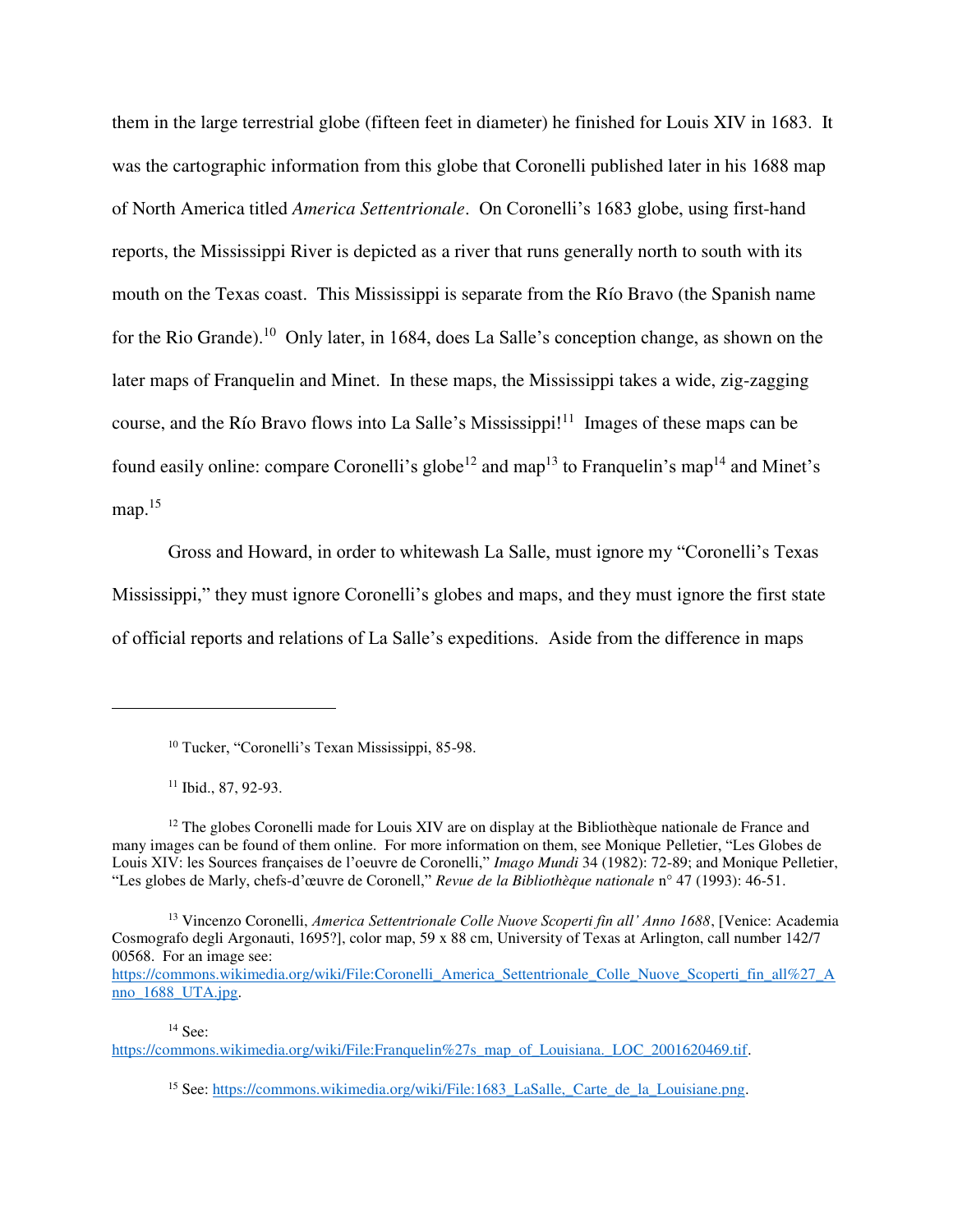from 1683 when compared to those from 1684, I will now quote from the primary sources to

show the changes from 1683 to 1684.

From the "Relation officielle" of 1683, probably written by Bernou<sup>16</sup>:

…la rivière Mississipi…. Elle tombe dans le golfe du Mexique au delà de la baye du Saint-Esprit, entre le 27e et le 28e degré de latitude, et à l'endroit où quelques cartes marquent le Rio de la Madalena, et d'autres Rio Escondido: elle est éloignée d'environ trente lieues de Rio Bravo, de 60 de Rio de Palmas, et de 90 à 100 lieues de Rio Panero, où est la plus prochaine habitation des Espagnols sur la coste. Le sieur de la Salle, qui porte toujours dans ses voyages un astrolabe, a pris la hauteur précise de cette embouchure.<sup>17</sup>

## My translation:

 $\overline{a}$ 

…the river Mississippi…. It empties into the Gulf of Mexico, beyond the Bay of the Holy Spirit [bahía del Espíritu Santo], between the 27th and the 28th degree of latitude, and at the place where some maps mark the Rio de la Madalena [Río Magdalena], and others the Rio Escondido: it is distant about thirty leagues from the Rio Bravo, 60 from the Rio de Palmas [today's Río Soto La Marina], and 90 to 100 leagues from the Rio Panero [Río Pánuco], where is the nearest settlement of the Spaniards on the coast. The Sieur de la Salle, who always carries an astrolabe in his travels, took the precise latitude of this mouth.

Now, from a report written in January 1684, if not written by Bernou, the ideas are his<sup>18</sup>:

L'autre moyen de réussir à faire la conqueste de la mesme province de Nouvelle-Biscaye est de remonter le fleuve nommé par les Espagnols Rio-Bravo, et qui se trouve heureusement estre le mesme appellé par les Sauvages Mississipy, dont le sieur de La Salle, gouverneur pour le Roy du fort Frontenac, dans la Nouvelle France, vient d'achever la descouverte jusques à la mer, et est nouvellement arrivé à Paris pour en rendre compte…. 19

<sup>16</sup> Jean Delanglez, *El Rio del Espíritu Santo: An Essay on the Cartography of the Gulf Coast and the Adjacent Territory during the Sixteenth and Seventeenth Centuries* (New York: United States Catholic Historical Society, 1945), 110.

<sup>&</sup>lt;sup>17</sup> "Relation de la découverte de l'embouchure de la rivière Mississipi dans le golfe de Mexique, faite par le sieur de La Salle, l'année passée 1682," ed. Jean Delanglez, *Mid-America* 22, no. 1 (January 1940): 33.

<sup>18</sup> Jean Delanglez, *Some La Salle Journeys* (Chicago: Institute of Jesuit History, 1938), 71-72.

<sup>19</sup> "Mémoire sur les affaires de l Amérique, Janvier 1684," in *Découvertes et Établissements des Français dan L'Ouest et dans le Sud de l'Amérique Septentrionale, 1614-1698*. Vol. 3, *Rechere des Bouches du Mississipi et*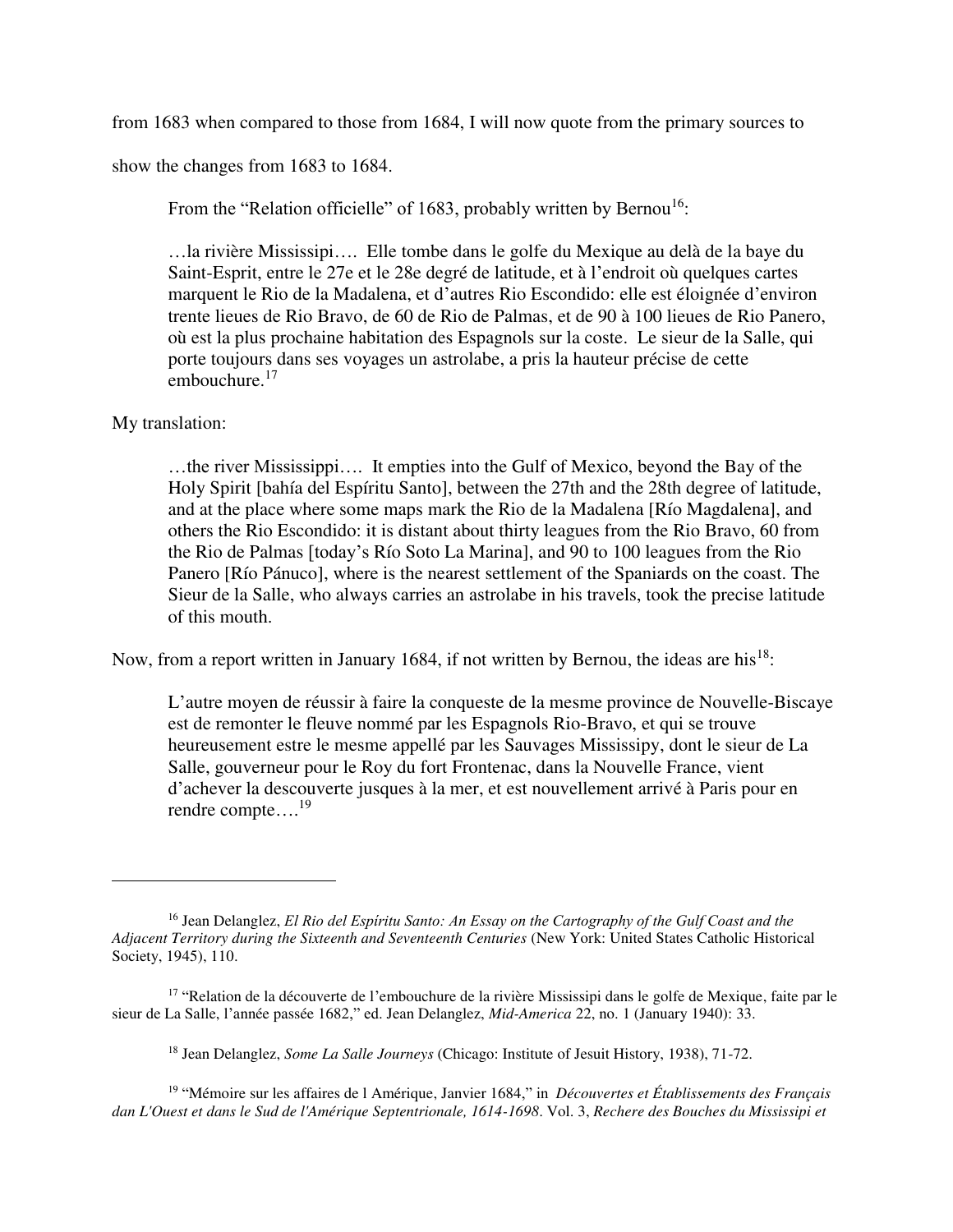## My translation:

The other way to succeed in conquering the same province of New Biscay is to ascend the river named by the Spaniards Río Bravo, and which fortunately happens to be the same called by the savages [i.e. Native Americans] Mississippi, which the Sieur de La Salle, governor for the King of Fort Frontenac, in New France, has just completed the discovery of down to the sea, and has recently arrived in Paris to report on it….

Bernou and his circle, supporters of La Salle, have now *equated* the Mississippi and the Río Bravo (the Rio Grande), bringing it closer to the silver mines of New Biscay in New Spain. As later events would make clear—as detailed by scholars like Jean Delanglez, Robert Weddle, and others, including myself—Bernou, Renaudot, and La Salle would use the nearness of the Mississippi/Río Bravo to New Spain to win approval for La Salle's final expedition. Somebody had deceptively changed the maps and geographical information, and it is hard to believe that this happened without La Salle's cognizance and/or consent. Gross and Howard must ignore the blatant changes in the maps and documents from 1683 and 1684 in order to absolve their hero La Salle of any chicanery, skullduggery, and deception.

Gene Rhea Tucker Temple College

 $\overline{a}$ 

*Voyage a Travers le Continent depuis les Côtes du Texas Jusqu'a a Québec, (1669-1698)*, ed. Pierre Margry (Paris: Maisonnueve, 1879), 55.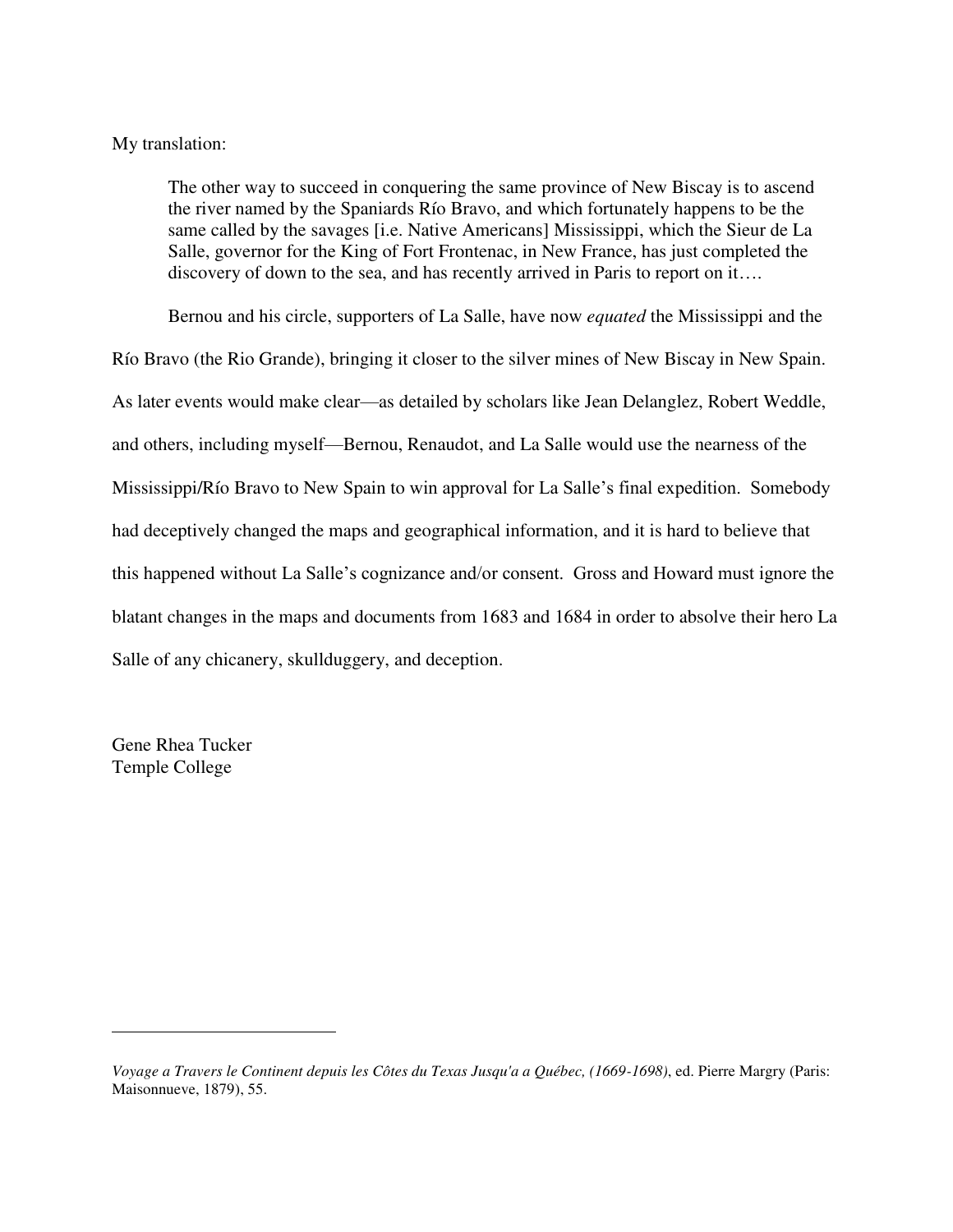

Coronelli's map of North America, 1688, based on his 1683 globe, shows the Mississippi as a river flowing north to south through what is now Texas; the Rio Bravo is a separate river south of the Mississippi.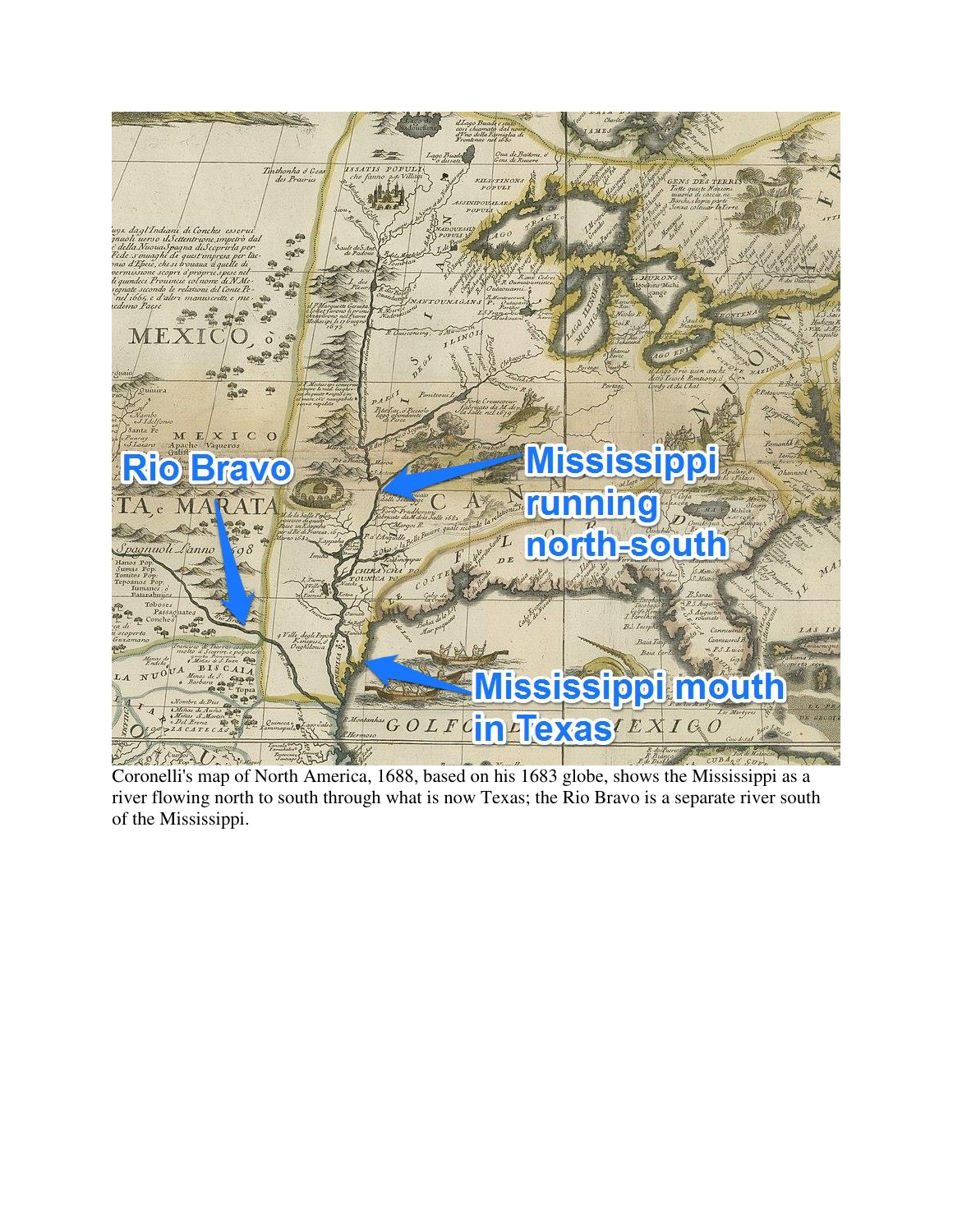| celore de la Riacert, comme mon sigur |                       |                                 | otati.        |
|---------------------------------------|-----------------------|---------------------------------|---------------|
| Salle lemorque dant la tarte          |                       | 1ac                             | 47 miles beau |
| eget lacsparla hauteur de Ja Rivier,  |                       |                                 | lac dis hamas |
| Menned les anno treasch               | Lar S. Srippop        | des                             |               |
|                                       | A. R. def millensing  |                                 |               |
|                                       | Library               | <b>CASTILIAN FRAME</b><br>Minny |               |
|                                       |                       |                                 | NGUNS         |
|                                       |                       |                                 |               |
|                                       |                       |                                 | lac Ken       |
|                                       |                       | ississippi zig-zags             | an am paul    |
| Information<br><b>EAV</b>             |                       |                                 | du motopelsa  |
|                                       | <b>Journal Co</b>     |                                 |               |
| Wagnerout                             | <b>CAN</b>            |                                 |               |
|                                       | January               | <b>LO Monager Station</b>       |               |
| <b>Rate accuse</b>                    | <b>Chicago della</b>  | <b>ALCOHOL: NO</b>              |               |
| quince in-                            |                       |                                 | apalache      |
|                                       | <b>CASS</b>           | <b>Icresiantha</b><br>ENGLE     |               |
|                                       |                       | <b>Review August</b>            |               |
| <b>BXIQVI.</b>                        | <b>Ragarouver</b>     | anders N                        |               |
| <b>Window</b>                         |                       |                                 |               |
|                                       |                       |                                 |               |
| <b>BOLIVIA-DR PERSON</b>              | <b>No hearing car</b> | <b>ISSISSI</b>                  |               |
|                                       |                       |                                 |               |
|                                       |                       |                                 |               |
| A DOTEL                               |                       | <b>mouth</b>                    |               |
| <b>BOYDINAN</b>                       |                       |                                 |               |
|                                       |                       |                                 |               |
|                                       |                       | rexas<br><b>MAXIQY</b>          |               |
| and watch                             |                       |                                 |               |

Minet's map of Louisiana, 1683, shows the Mississippi zig-zagging far to the west, then south, then southeast through what is now Texas; there is no separate Rio Bravo south of the Mississippi.